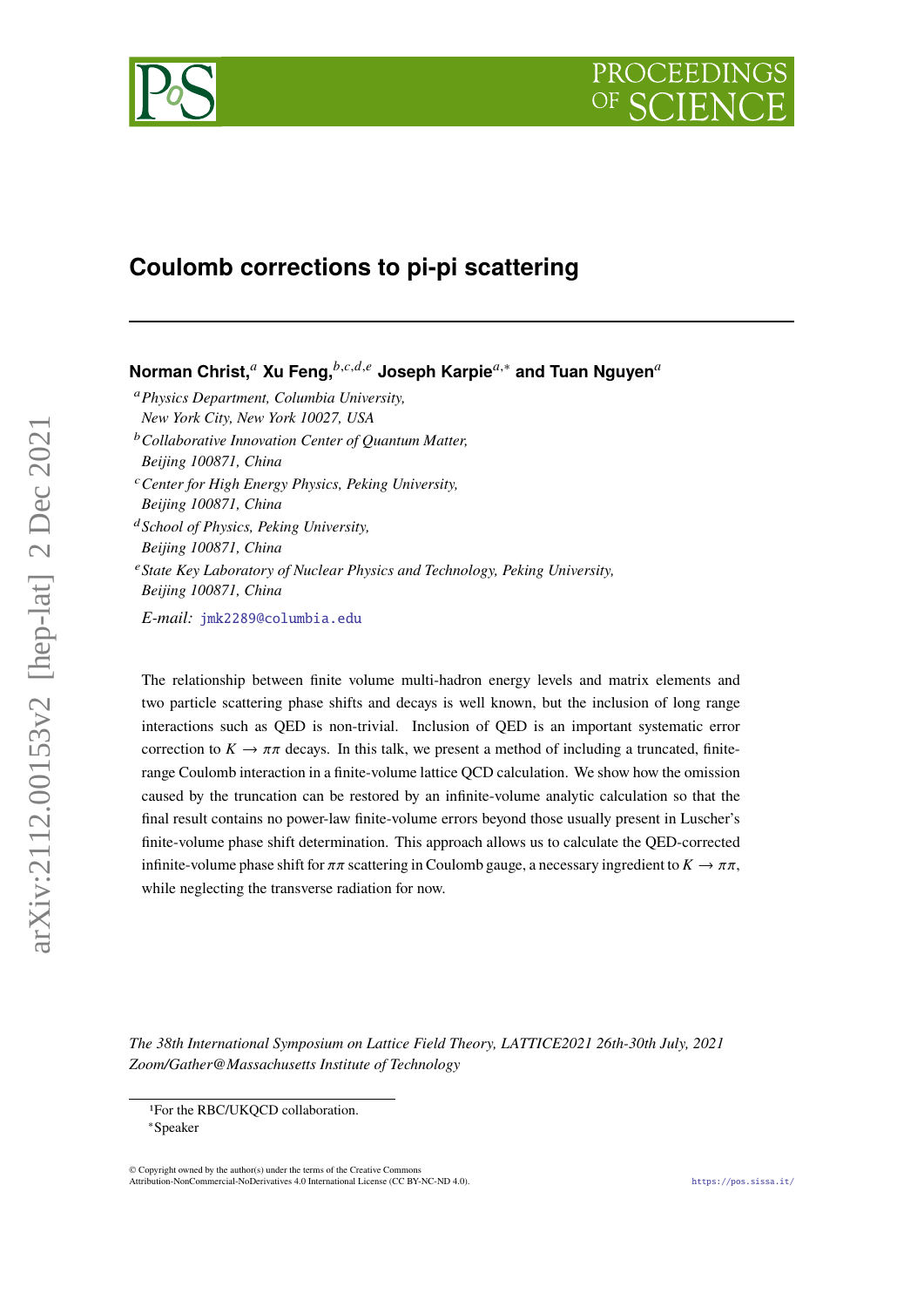### **1. Introduction**

Neutral Kaon decay into pions is fundamental to the understanding of  $\overline{CP}$  violation from the Weak interaction. In  $K_L \rightarrow \pi \pi$  decays, indirect CP violation is generated by mixing between  $K^0$  and  $\bar{K^0}$  causing a small CP even component to  $K_L$  parameterized by  $\epsilon$ . Direct CP violation, parameterized by  $\epsilon'$ , comes from the leading CP odd component of  $K_L$  and the non-zero phases of the CKM matrix. Experimental measurements have shown that the direct violation parameter is significantly smaller than the indirect parameter with  $\text{Re}(\epsilon'/\epsilon) = 16.6(2.3) \times 10^{-4}$  [\[1,](#page-7-0) [2\]](#page-7-1). Recently, a lattice QCD calculation has been performed to obtain a standard model prediction  $Re(\epsilon'/\epsilon) = 21.7(2.6)(6.2)(5.0) \times 10^{-4}$  [\[3\]](#page-7-2). The reported errors are first the statistical error, second the systematic error, and third the error from neglecting the isospin violating effects of electromagnetism and the light quark mass different  $m_u - m_d$ . Since the ratio Re( $\epsilon'/\epsilon$ ) is so small, it can be sensitive to new physics and a precision standard model estimation is of great interest.

The largest individual source of error in the standard model calculation is the neglect of isospin breaking effects. Typically, such effects are of  $O(1\%)$ , but in the calculation of  $\epsilon'$ , they are exacerbated by the  $\Delta I = 1/2$  rule. With perfect isospin,  $\epsilon'$  is given by

$$
\epsilon' = \frac{ie^{\delta_2 - \delta_0} \text{Re} A_2}{\sqrt{2}} \left( \frac{\text{Im} A_2}{\text{Re} A_2} - \frac{\text{Im} A_0}{\text{Re} A_0} \right)
$$
(1)

where  $A_{0,2}$  are the decay amplitudes for  $K^0$  to go into  $I = 0, 2 \pi \pi$  states and  $\delta_{0,2}$  are the  $I = 0, 2$  $\pi\pi$  scattering phase shifts. The  $\Delta I = 1/2$  rule is that  $A_2$  is suppressed, relative to  $A_0$ , by a factor of 22. The  $O(1\%)$  mixing of the isospin states at  $O(\alpha_{EM})$  or  $O(m_u - m_d)$ , will be amplified to a  $O(20\%)$  correction when propagated to the calculation of  $\text{Re}(\epsilon'/\epsilon)$ . Chiral perturbation theory has been used [\[4](#page-7-3)[–9\]](#page-8-0) to study the size of the electromagnetic effects, but since the corrections are so large, a direct ab initio lattice QCD calculation is desirable. How to handle this calculation has been studied before in [\[10,](#page-8-1) [11\]](#page-8-2).

There exist a number of complications which must be understood before embarking on a full lattice QCD calculation of the isospin breaking contributions to  $\epsilon'$ . The first which we will attempt to handle is caused by numerical lattice QCD's necessary finite volume. The calculation of  $K \to \pi \pi$  decays utilizes the methods of Lüscher [\[12\]](#page-8-3) to relate finite volume multi-particle energy states to infinite volume scattering phase shifts and Lellouch-Lüscher [\[13\]](#page-8-4) to relate finite volume correlation functions to infinite volume decay amplitudes. These methods require the assumption that the interactions are exponential localized which is violated by the long distance electromagnetic interactions. How to avoid this complication will be the subject of this talk. A secondary complication is that with isospin symmetry the two  $\pi\pi$  final states are independent. With isospin breaking effects included, determining the final scattering state is a coupled twochannel problem which complicates the Lellouch-Lüscher approach. Finally, there will exist well IR singularities from near-degenerate final states of (the desired)  $\pi\pi$  states and those with two pions and any number of soft photons. These expand the previously mentioned difficulty to not just include  $I = 0$  and  $I = 2 \pi \pi$  state mixing, but also more complicated three particle channels.

Before considering the complicated full problem of  $K^0$  decays, we will focus on the first problem of including electromagnetic effects into the standard finite volume techniques. We begin with considering  $\pi^+\pi^+$  scattering, which lacks the isospin mixing multichannel state, and study how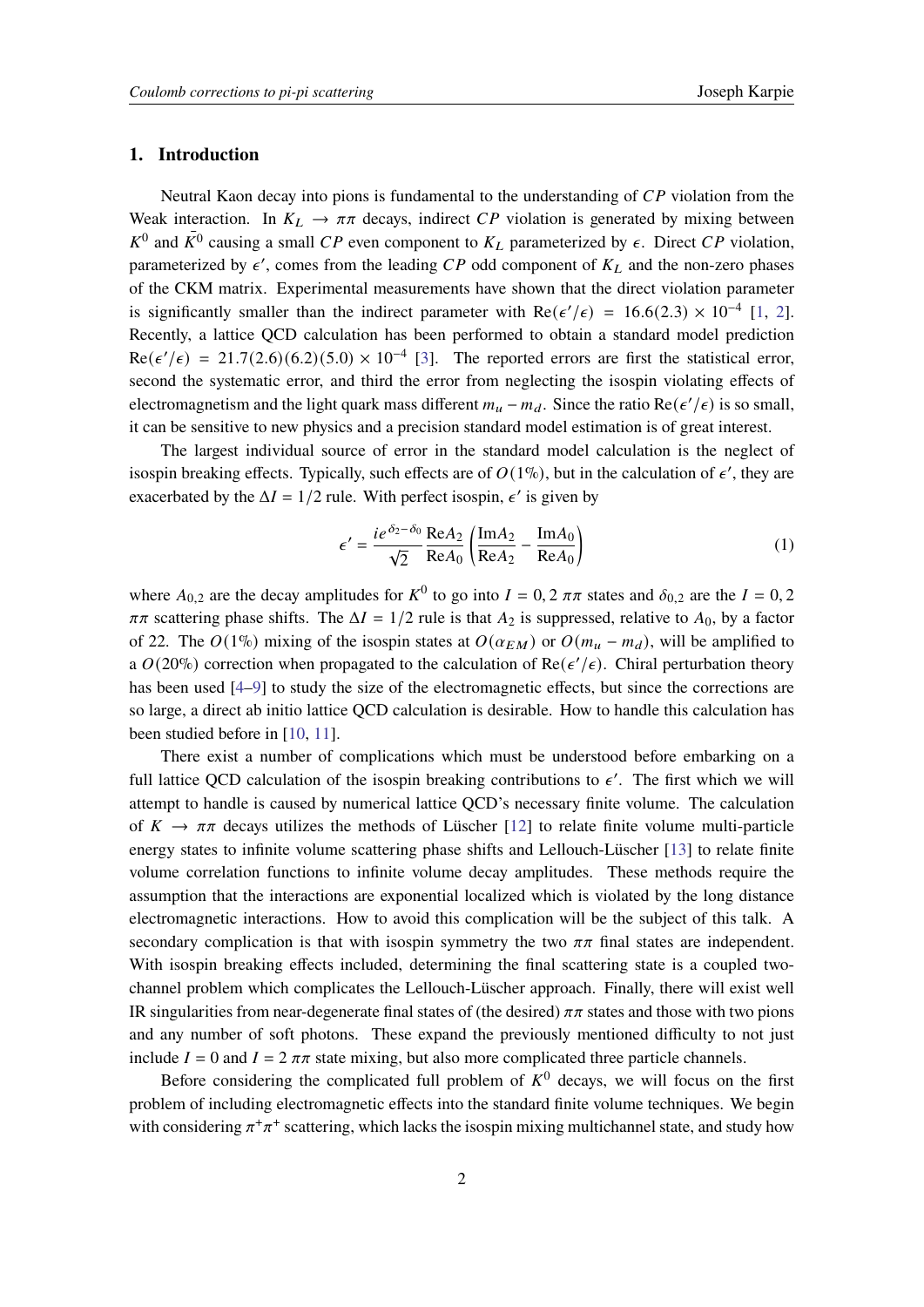to make QED compatible with Lüscher's approach. This process is done by dividing the problem into more manageable parts. First, we select to work with QED in the Coulomb gauge. Since within a lattice QCD calculation, it is natural to fix the frame into the Kaon's rest frame, the choice of a non-covariant gauge will not introduce later difficulties. The advantage of the Coulomb gauge is electromagnetic interactions are separated into an instantaneous Coulomb interaction and transverse photon radiation. Both of these pieces can be handled independently in a lattice QCD calculation. In this talk, we will neglect the transverse radiation piece.

The remaining Coulomb interaction will be truncated into two regions. The short distance region will be such that Lüscher's finite volume approach will be perfectly justified. The long distance region will be such that it can be analyzed analytically in infinite volume outside a lattice QCD calculation. A similar division could be performed for the transverse radiation. Photons above a certain energy will be allowed into the finite volume lattice QCD calculation, while those below said energy will be handled in infinite volume with the standard Bloch-Nordsiek methods. It should be noted that this is an alternative approach to including QED into phase shift calculations from lattice QCD than was presented in [\[14,](#page-8-5) [15\]](#page-8-6). They use the conventional  $QED<sub>L</sub>$  approach, which modifies the Coulomb interaction to be periodic in a finite volume. This is done by introducing new power law finite volume errors which must be corrected for. Only the leading  $1/L$  corrections are universal and higher powers must be removed by studying the volume dependence. The truncated Coulomb approach will introduce errors in the lattice QCD calculation based on the truncation radius, but these should be corrected by the long distance analytical calculation.

The Coulomb interaction will be dividing into the two pieces

$$
V_{\rm TC} = \frac{1}{2} \int d^3 r d^3 r' \rho(\vec{r}) \frac{\theta(R - |\vec{r} - \vec{r}'|)}{4\pi |\vec{r} - \vec{r}'|} \rho(\vec{r}')
$$
(2)

$$
V_{\overline{\text{TC}}} = \frac{1}{2} \int d^3r d^3r' \rho(\vec{r}) \frac{\theta(|\vec{r} - \vec{r}'| - R)}{4\pi |\vec{r} - \vec{r}'|} \rho(\vec{r}'). \tag{3}
$$

 $V_{\text{TC}}$  is the truncated Coulomb potential which governs the interactions with separations  $|\vec{r} - \vec{r}'| < R$ and will be discussed in Sec. [2.](#page-2-0)  $V_{\overline{TC}}$  is the complement of the truncated Coulomb potential with governs interactions with separations  $|\vec{r} - \vec{r}'| > R$  and will be discussed in Sec. [3](#page-4-0)

## <span id="page-2-0"></span>**2. Numerical Treatment for Short Distance**

The short distance Coulomb interaction  $V_{TC}$  clearly can satisfy the conditions for the standard Lúscher finite volume quantization condition. In that framework, the interactions' strengthes must be exponentially suppressed at distances comparable to the volume, or more specifically half the volume, for there to be no power law finite volume corrections to the derived phase shift [\[12\]](#page-8-3). Given  $R < L/2$ , this condition is naturally satisfied, even if R is close to  $L/2$ , though a numerical study is necessary to demonstrate how well that limit holds.

As in calculations with  $QED<sub>L</sub>$ ,  $V<sub>TC</sub>$  can be added perturbatively or non-perturbatively. With a non-perturbative insertion, the quantization condition can be applied as prescribed by Lüscher [\[12\]](#page-8-3).

$$
\delta_0(p) + \phi(q) = n\pi , \qquad (4)
$$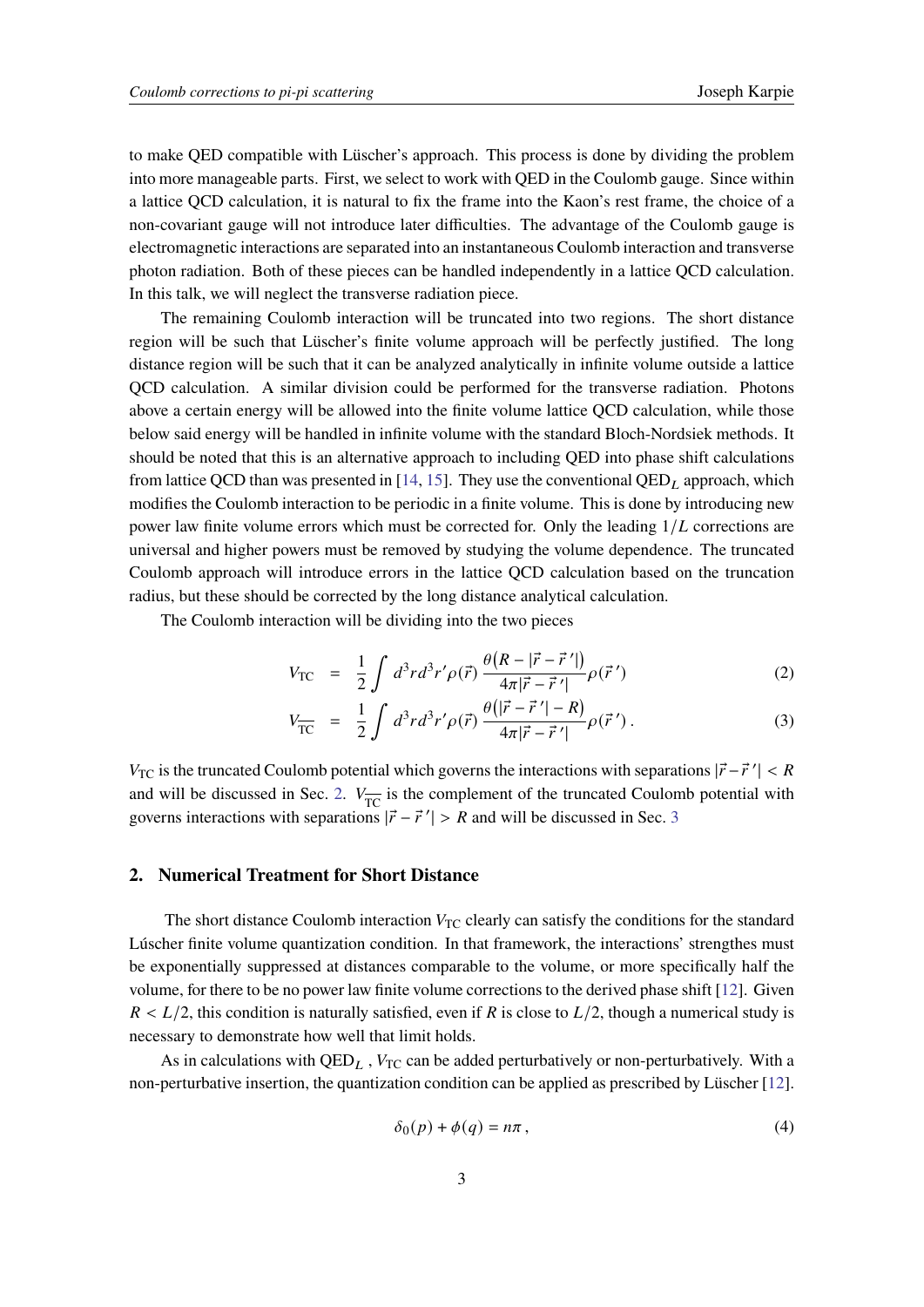$$
\tan \phi(q) = -\frac{\pi^{3/2}q}{Z_{00}(1,q)}\tag{5}
$$

where  $Z_{00}$  is the Lüscher Zeta function. This quantization condition will give the  $l = 0$  phase shift up to exponential finite volume corrections and power law corrections for ignoring contributions from  $l = 4$  and higher states. The latter corrections could in principle be determined.

One could also implement  $V_{TC}$  in perturbation theory. In this case would would calculate the energy shifts for the perturbative expansion  $E = E^{(0)} + \alpha E^{(1)} + \dots$ . The first order correction can be determined from a lattice QCD calculation in a periodic finite volume of size  $L$ . Given a suitable 2 pion interpolating field  $O_{\pi\pi}(t)$ , the ground state energy shift would be given by the ratio of correlation functions

<span id="page-3-1"></span>
$$
E^{(1)} = \frac{\langle O_{\pi\pi}(t_f) \frac{1}{2} \int d^3 r_1 d^3 r_2 \rho(r_2, t_V) V_{\text{TC}}(|r_1 - r_1|_L) \rho(r_1, t_V) O_{\pi\pi}(t_i) \rangle}{\langle O_{\pi\pi}(t_f) O_{\pi\pi}(t_i) \rangle} \tag{6}
$$

if the time separations  $t_f - t_V$  and  $t_V - t_i$  are sufficiently large that excited states are suppressed.  $\rho(r, t)$  is an appropriate charge density operator and the argument of  $V_{TC}$  is meant to be the shortest periodic distance between  $r_1$  and  $r_2$ ,

$$
|r_1 - r_1|_L = \left\{ \sum_{i=1}^3 \left( \min\left[ |(r_2)_i - (r_1)_i|, L - |(r_2)_i - (r_1)_i| \right] \right)^2 \right\}^{1/2}.
$$
 (7)

If one wishes to determine the energy shift for the lowest excited state, then the time dependences of the same ratio must be studied, using standard techniques in lattice QCD. After obtaining the energy shifts, one can perform the same perturbative expansion of the phase shift,  $\delta_0 = \delta_0^{(0)}$  $\alpha \delta_0^{(1)} + \alpha \delta_0^{(1)} + \ldots$ By isolating the  $O(\alpha)$  terms, one can arrive at the first order correction to the phase shift

<span id="page-3-0"></span>
$$
\delta_0^{(1)}(p^{(0)}) = -\left\{ \frac{d\delta_0(p)}{dp} + \frac{d\phi(q)}{dq} \frac{L}{2\pi} \right\}_{p=p^{(0)}} \frac{E^{(0)}}{4p^{(0)}} E^{(1)},\tag{8}
$$

given  $p^{(0)} = \sqrt{(E^{(0)}/2)^2 - m^2}$ . Through Eq. [\(8\)](#page-3-0) and similar derivations for higher orders, one can obtain the phase shift from QCD and the truncated Coulomb interaction order by order.

A final consideration is the renormalization of the pion's mass from the Coulomb interaction. One wants the pion mass in the  $O(\alpha)$  calculation to have the same physical value as in the chargeless  $O(\alpha^0)$  case. First, one must find the single pion energy shift caused by the Coulomb interaction in identical fashion to Eq. [\(6\)](#page-3-1), but with a single pion interpolating field. Then, one determines the quark mass shift  $\alpha m^{(1)}$  which compensates for the Coulomb interaction in order to keep the physical pion mass the same. A scalar quark bilinear interaction with coefficient  $\alpha m^{(1)}$  can then be added to the  $V_{TC}$  operator in Eq. [\(6\)](#page-3-1). It is the resulting energy shift from this modified interaction which will be used in Eq. [\(8\)](#page-3-0) to determine the perturbative change in the phase shift, while keeping the physical pion masses fixed.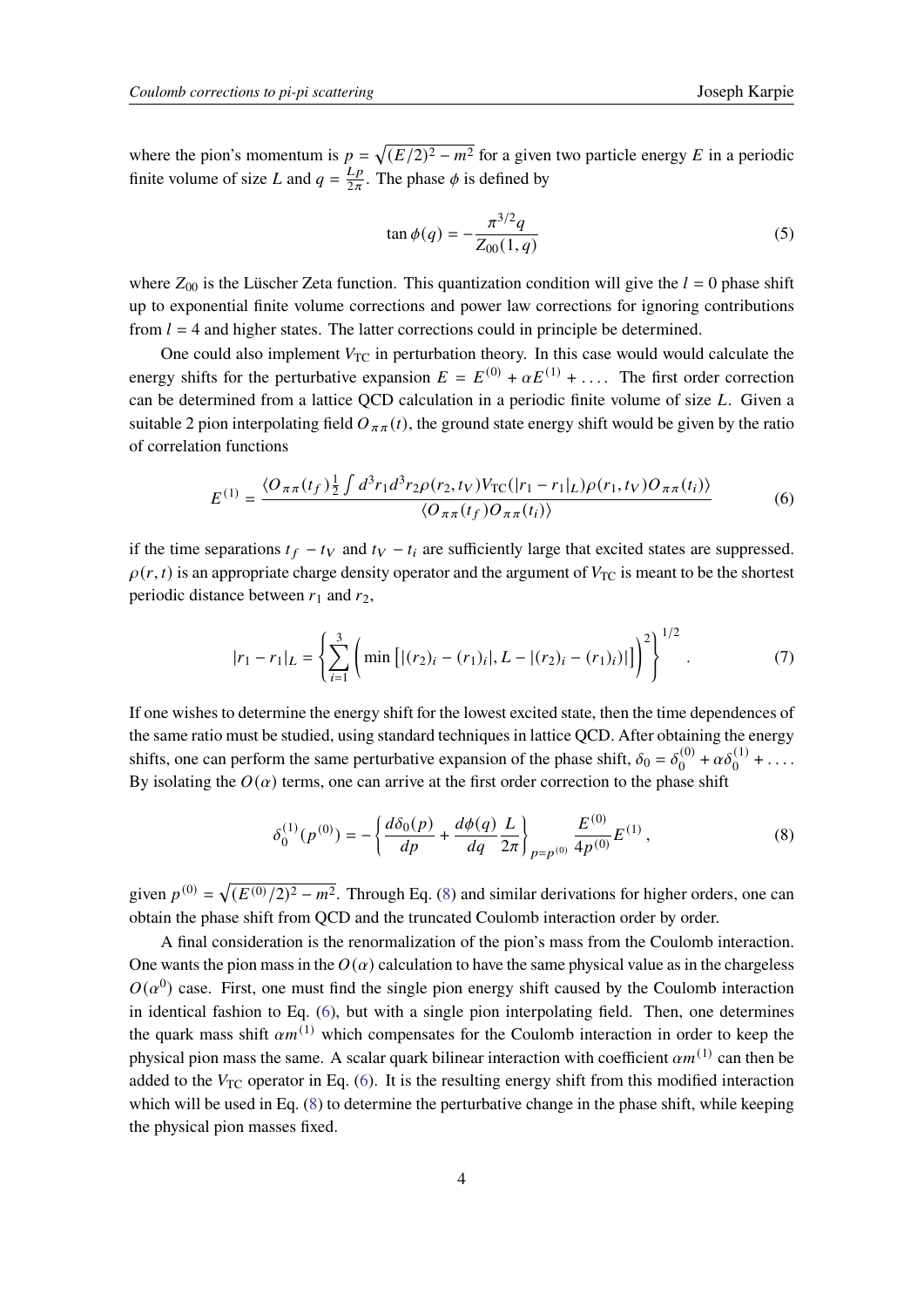#### <span id="page-4-0"></span>**3. Analytic Treatment for Long Distance**

The long distance nature of the Coulomb interaction is a significant difficulty for implementations in a finite volume. The corrections to the phase shift from purely the long distance portion of the Coulomb interaction, given by  $V_{\overline{TC}}$ , can be calculated analytically in an infinite volume and approximating the pions as having a purely local interaction such as a  $(\phi^{\dagger} \phi)^2$  theory. This correction can be determined in terms of the phase shift  $\delta_l$  without QED interactions and the electromagnetic form factor of the pion. The correction are calculable up to terms which are exponentially suppressed in  $R$  as long as the energy is below the four pion threshold.

The analytic calculation begins with a relativistic Lippman-Schwinger equation, with the scattering amplitude given by a series of products of a four pion, two particular irreducible, scattering kernels joined by intermediate pairs of pion propagators. This series is shown diagramatically in Fig. [1.](#page-5-0) The four pion scattering kernel will be assumed to be at all order in the  $(\phi^{\dagger} \phi)^2$  interaction. If the scale R is significantly longer than the relevant QCD distance scale, such as  $\Lambda_{\text{QCD}}^{-1}$ , then we can assume that the results of this analytic calculation can be interpreted universally. The on shell center-of-mass scattering amplitude  $M_l(E)$  is defined by

$$
iM_l(E)\delta_{l'l}\delta_{m'm} = \frac{1}{4\pi} \int \int d\Omega_{\hat{p}'} d\Omega_{\hat{p}} Y^*_{l'm'}(\hat{p}')M((\vec{p}',\omega_p),(-\vec{p}',\omega_p),(\vec{p},\omega_p),(-\vec{p},\omega_p))Y_{lm}(\hat{p}).
$$
\n(9)

where  $\vec{p}$  and  $\vec{p}'$  are 3-momenta of magnitude p whose directions are integrated,  $\omega_p$  are the related pion energies, and for on shell momenta  $M(p_4, p_3, p_2, p_1)$  is the obtained from the connected time-ordered product

$$
\prod_{i=1}^{4} \left\{ \frac{p_i^2 + m^2}{i} \right\} \prod_{i=1}^{4} \int \left\{ \int d^4 x_i \right\} e^{i(-p_4 x_4 - p_3 x_3 + p_2 x_2 + p_1 x_1)} \langle \phi(x_4) \phi(x_3) \phi^{\dagger}(x_2) \phi^{\dagger}(x_1) \rangle_{\text{conn}}
$$
  
=  $(2\pi)^4 \delta^4 (p_4 + p_3 - p_2 - p_1) M(p_4, p_3, p_2, p_1)$ . (10)

When below the four pion threshold, using unitarity, the scattering amplitude defines the phase shifts as

$$
M_l(E) = 32\pi \frac{\omega_p}{p} \frac{e^{2i\delta_l} - 1}{2i} \,. \tag{11}
$$

When calculating this amplitude, it will prove beneficial to actually determine the Euclidean space analogue and then analytically continue it into Minkowski space. The validity of this analytic continuation is discussed in full detail in [\[16\]](#page-8-7).

There are three classes of diagrams of how the  $V_{\overline{TC}}$  interaction can be included at first order in perturbation theory, shown in Fig. [2.](#page-5-1) The first case  $(a)$  is a self energy diagram in one of the pion propagators connected the 2 particle irreducible kernels. The second and third cases  $(b)$  and  $(c)$  are when the interaction occurs within the 2 particle irreducible kernel. The interaction occurs between electromagnetic currents at positions  $(z_1, t)$  and  $(z_2, t)$  which can be shown graphically with a wavy "photon" line in this new  $O(\alpha)$  kernel. If cutting this line separates the new kernel into two distinct parts, then it is of type  $(c)$ , otherwise of type  $(b)$ . It is only diagrams of type  $(c)$ , where the Coulomb interaction is between two well separated pions, which are not exponentially suppressed in  $R$  when the energy is below the four pion threshold. In the other two types of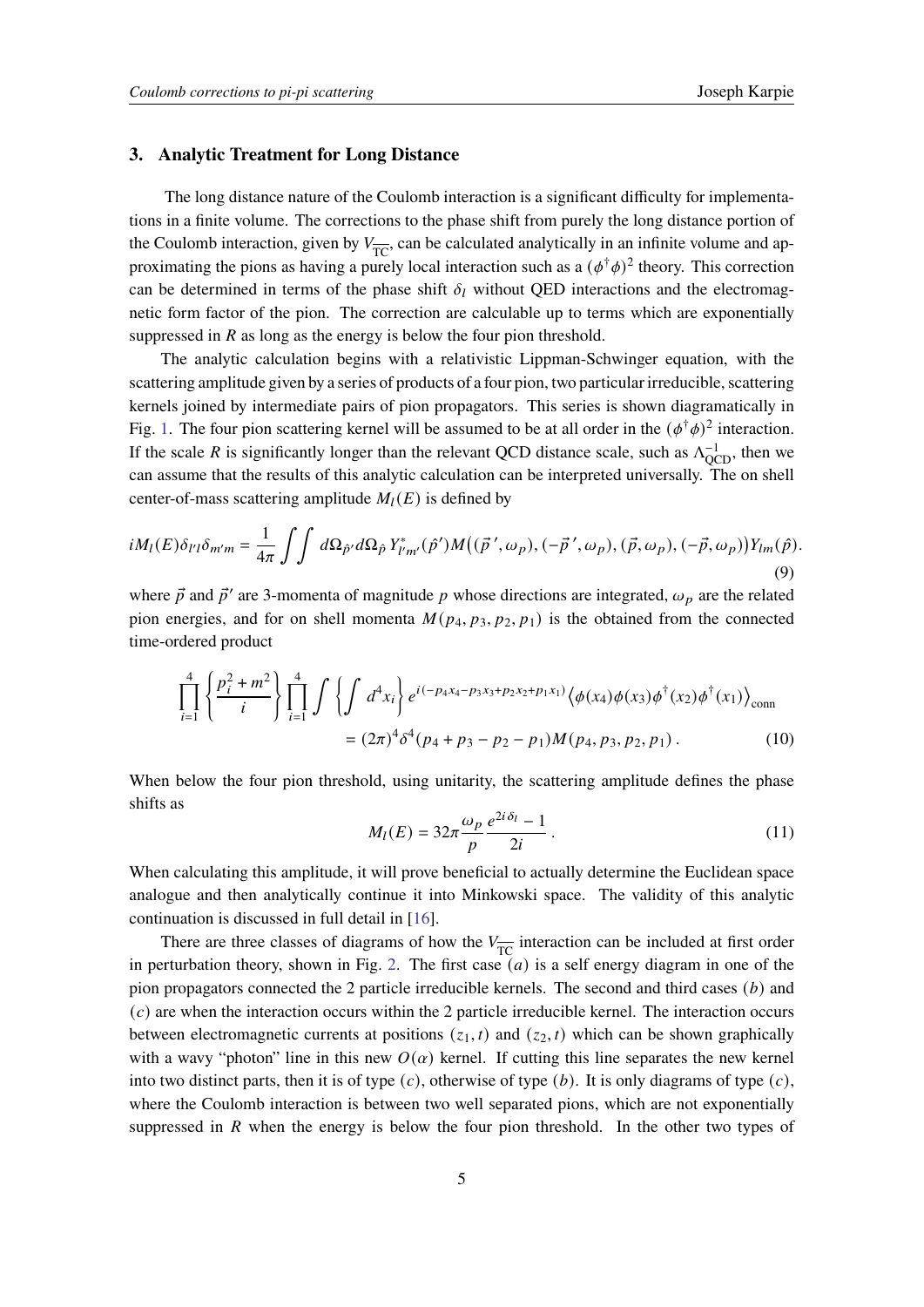<span id="page-5-0"></span>

<span id="page-5-1"></span>lines with a lightly shaded bubble. Figure 1: A diagram describing the Lippman-Schwinger equation. The scattering amplitude M in terms of products of a 2-particle irreducible kernel  $K$  multiplying by pairs of dressed pion propagators, shown by the quation. The scattering amplitude  $M$  in terms of



 $\mathbf{P}_{\text{TC}}$  because the self energy correction for one of the dressed pion propagators. Diagram (b) is a modified Diagram (a) is the self energy correction for one of the dressed pion propagators. Diagram (b) is a modif **Figure 2:** The possible subdiagrams demonstrating how  $V_{\overline{TC}}$  can be included into the series shown in Fig. [1.](#page-5-0) two-particle irreducible kernel which cannot be broken into two pieces by removing the  $V_{\overline{IC}}$  interaction's<br>whaten line. Diagram (c) is a madified turn particle interactivity learned which are hadren into two pieces when the photon line is cut. It is called the exchange diagram and is the only class of diagrams which can photon line. Diagram  $(c)$  is a modified two-particle irreducible kernel which can be broken into two pieces have power law corrections in  $R^{-1}$ .

diagrams, at least two pions must travel the long space-like distance  $R$ , which in Euclidean space is clearly exponentially suppressed [\[16\]](#page-8-7).

The final set of diagrams  $(c)$ , called the exchange diagrams, can lead to power law corrections in  $R^{-1}$  which we wish to determine. As shown in Fig. [3,](#page-6-0) there exist 4 scenarios of how  $V_{\overline{TC}}$  can be included into these types of diagrams. Though these diagrams generally contain the off shell scattering vertex and electromagnetic form factors, the long distance nature of  $V_{\overline{TC}}$  restricts them to be the on shell quantities. These could in principle by calculated in a separate lattice QCD calculation or determined from either experiment or phenomenology.

The contribution to  $M_l$  to first order in  $V_{\overline{TC}}$ , for all four exchange diagrams, can be written as

<span id="page-5-2"></span>
$$
M_{\overline{TC},l} = \frac{1}{2l+1} \sum_{m=-l}^{l} \int \int d^4k' d^4k \, \Psi_{lm}^{\text{out}}(k',P)^* K_{\overline{TC}}(k',k,P) \Psi_{lm}^{\text{in}}(k,P). \tag{12}
$$

where the momentum space scattering kernel for the  $V_{\overline{TC}}$  interaction, after removing the momentum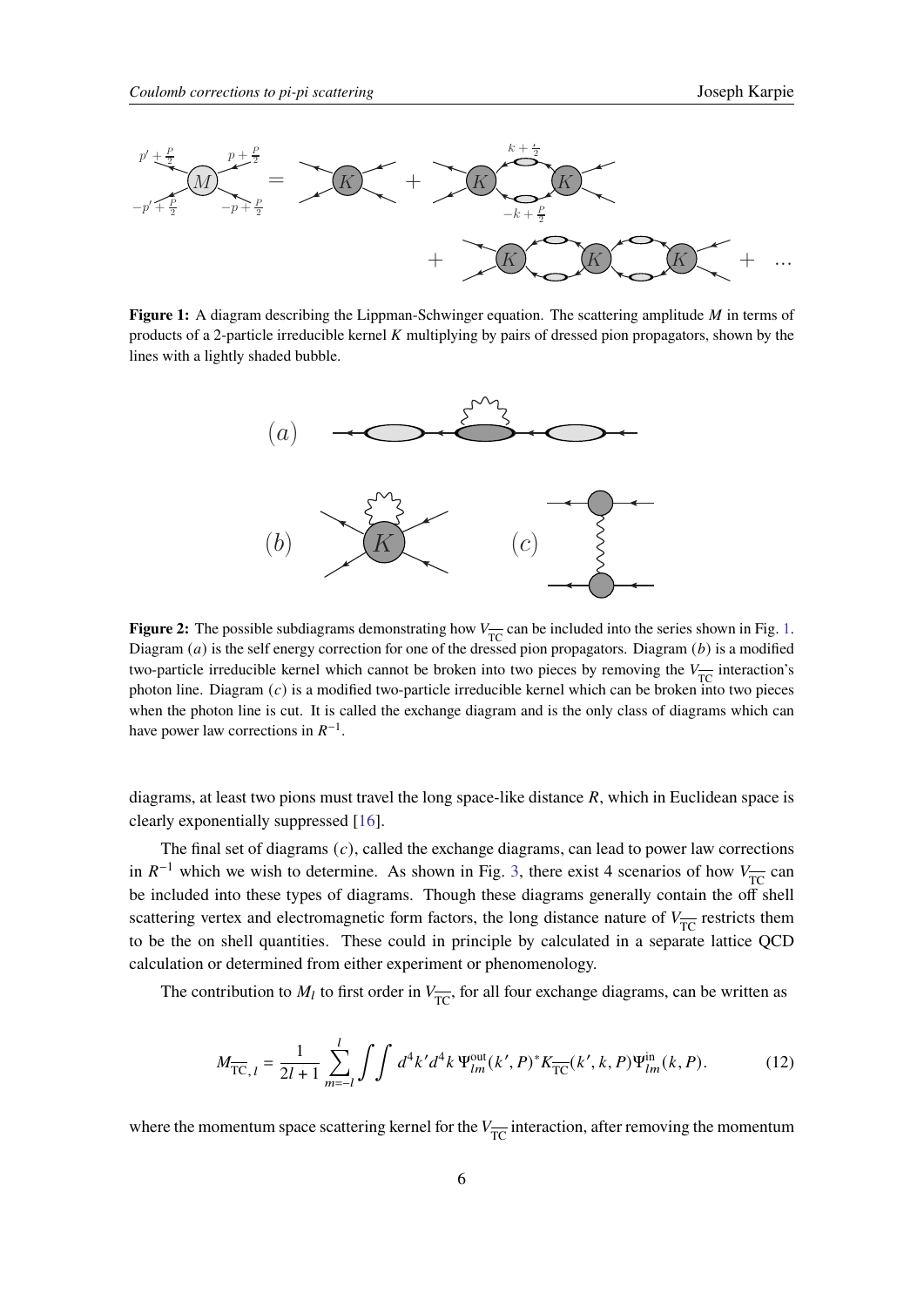<span id="page-6-0"></span>

**Figure 3:** The four classes of exchange diagrams depending on when the  $V_{\overline{TC}}$  interaction occurs within the Lippman-Schwinger series. Evaluating all these diagrams is necessary to determining the correction to the phase shift from the long distance part of the Coulomb interaction.

conserving delta function, is given by

$$
K_{\overline{TC}}(k',k,P) = -2 \iint d^4 y_2 d^4 y_1 \int d^3 z \iint d^4 x_2 d^4 x_1 e^{-i(k' + \frac{P}{2})y_2} e^{-i(-k' + \frac{P}{2})y_1}
$$
(13)  

$$
\left\langle \phi(y_2)\rho(\frac{z}{2})\phi^{\dagger}(x_2) \right\rangle_{\text{1PI}} V_{\overline{TC}}(z) \left\langle \phi(y_1)\rho(-\frac{z}{2})\phi^{\dagger}(x_1) \right\rangle_{\text{1PI}} e^{+i(k+\frac{P}{2})x_2} e^{i(-k+\frac{P}{2})x_1}.
$$

 $\sum_{i=1}^{n}$ and the wave function is decomposed between its non-interacting plane wave component,  $\psi_{lm}^0$ , and those in which the pions have scattered off each other,  $\psi_{lm}^{\text{in/out}}$ ,

$$
\Psi_{lm}^{\text{in/out}}(k, P) = \psi_{lm}^0(k, P) + \psi_{lm}^{\text{in/out}}(k, P) \,. \tag{14}
$$

The four possibilities of which component wavefunction is used for  $\Psi_{lm}^{\text{in/out}}$  which are shown in Fig. [3.](#page-6-0)

The full analytical evaluation of Eq. [\(12\)](#page-5-2) is given in [\[16\]](#page-8-7). Here we summarize the important final result of the  $O(\alpha)$  correction to the phase shift from the  $V_{\overline{TC}}$  interaction as

$$
\delta_{l}^{\overline{\text{TC}}} = \frac{p}{32\pi\omega_{p}} M_{\overline{\text{TC}},l} e^{-2\delta_{l}}
$$
\n
$$
= -p\omega_{p} \int_{0}^{\infty} w^{2} dw \left\{ \int \int d^{3}r_{2} d^{3}r_{1} \overline{\rho}(r_{2}) V_{\overline{\text{TC}}} (\vec{w} - \vec{r}_{2} + \vec{r}_{1}) \overline{\rho}(r_{1}) \right\}
$$
\n
$$
\cdot \left[ \cos \delta_{l} j_{l}(p w) + \sin(\delta_{l}) n_{l}(p w) \right]^{2} e^{-\mu w}, \qquad (16)
$$

where  $j_l$  and  $n_l$  are the spherical Bessel functions and  $\bar{\rho}(r)$  is the Fourier transform of the electromagnetic form factor  $F(q^2)$ . The factor exp( $-\mu w$ ) serves to regulate the logarithmic singularity in the Coulomb interaction with a screening mass  $\mu$ . This singularity is the same as that which appears in the exact solutions of the Schrödinger and Dirac equations for the Coulomb potential and is caused by the long distance nature of the Coulomb interaction. This logarithmic contribution is a occurs for all partial waves in the same amount and will cancel in physical quantities such as  $\eta_{+}$ which is needed for CP violation in neutral kaon decays.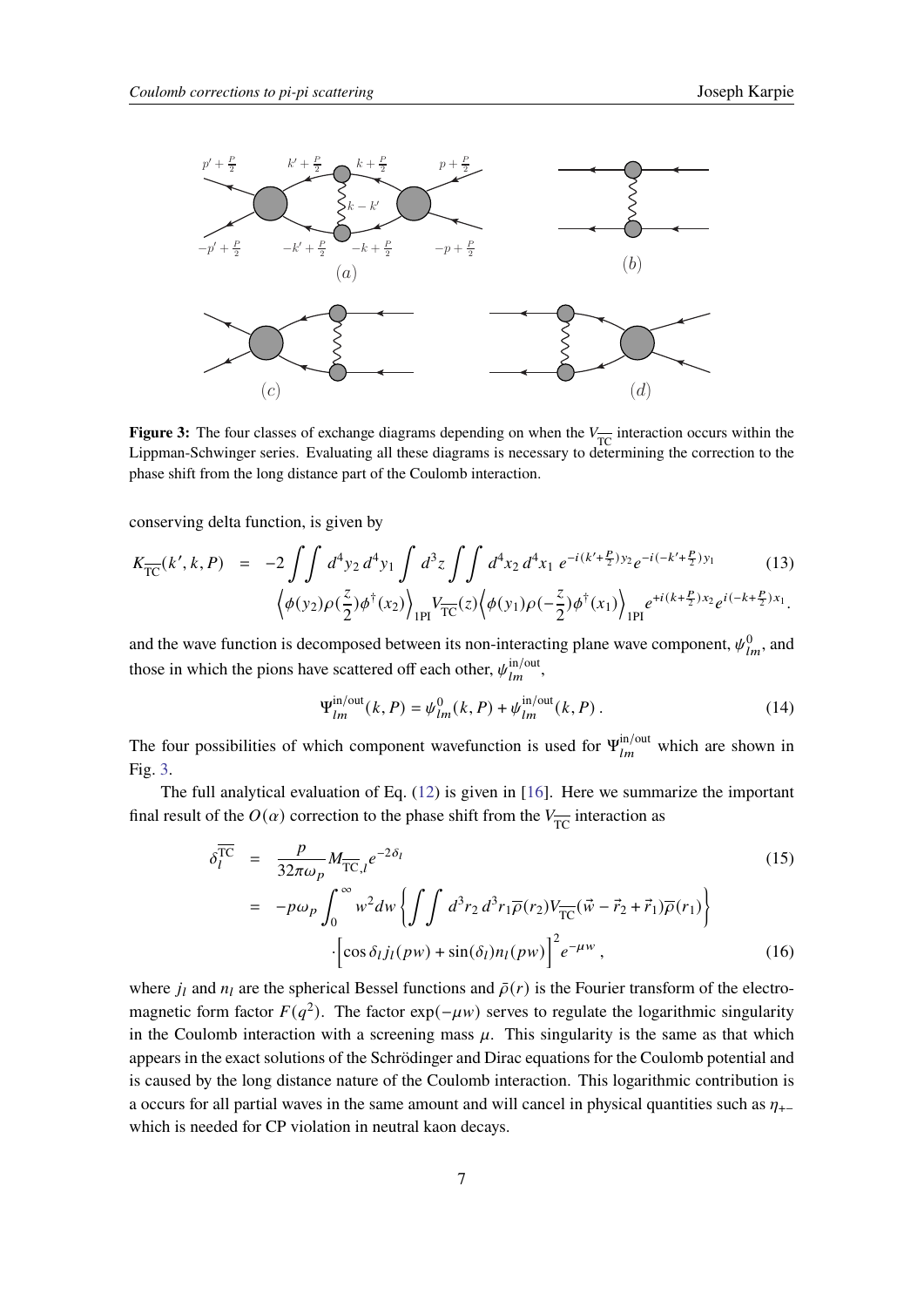## **4. Conclusion**

Before working to calculate the isospin breaking corrections to the direct CP violation parameter  $\epsilon'$ , we have proposed a method to determine a piece of the isospin breaking contributions to  $\pi^+\pi^+$ scattering, specifically the Coulomb potential. With QED in the Coulomb gauge, this problem is a well defined and separable piece of the full electromagnetic corrections to the scattering. A similar method will be necessary to find the Coulomb potential corrections to  $K \to \pi \pi$  decays.

In this method, the Coulomb interaction is broken into two distinct pieces, short distance and long distance. The short distance interaction, which occurs between charge operators separated by less than a scale R that must be smaller than  $L/2$ , can be added directly into a standard lattice QCD calculation of the phase shift and Lüscher quantization performed either non-perturbatively or the quantization condition can be expanded in perturbation theory. The long distance interaction can be analyzed in infinite volume analytically and the correction added to the result from Lüscher quantization.

This long range correction can be determined up to certain limits. First,  $R$  must be sufficiently large that the pions' interactions can be treated in a local  $(\phi^{\dagger} \phi)^2$  theory. Second, the energy of the two pion system must remain under the four pion threshold. Within these limits, the correction to the phase shift can be determined up to terms exponentially suppressed in  $R$ . This feature, along with the exponentially suppressed finite volume corrections in Lüscher quantization aside from those power law corrections from typically neglected  $l \geq 4$  contributions, means the QED corrected phase shift could be calculated to high accuracy.

There are two important steps moving forward before we can obtain the isospin breaking corrections to  $\epsilon'$ . First, the Coulomb interaction described here must be extended to the two channel system of  $\pi^+\pi^-$  and  $\pi^0\pi^0$  and to the  $K \to \pi\pi$  decay amplitudes. Second, the transverse radiation, which was ignored, is required for the fully relativistic QED implementation to be correct. This piece is complicated by the effects of intermediate states with photons and the infrared divergences.

# **References**

- <span id="page-7-0"></span>[1] J. R. Batley *et al.* (NA48), Phys. Lett. **B544**[, 97 \(2002\),](https://doi.org/10.1016/S0370-2693(02)02476-0) [arXiv:hep-ex/0208009 \[hep-ex\]](https://arxiv.org/abs/hep-ex/0208009) .
- <span id="page-7-1"></span>[2] E. Abouzaid *et al.*, Phys. Rev. D **83**[, 092001 \(2011\).](https://doi.org/10.1103/PhysRevD.83.092001)
- <span id="page-7-2"></span>[3] R. Abbott *et al.* (RBC, UKQCD), Phys. Rev. D **102**[, 054509 \(2020\),](https://doi.org/10.1103/PhysRevD.102.054509) [arXiv:2004.09440 \[hep](https://arxiv.org/abs/2004.09440)[lat\]](https://arxiv.org/abs/2004.09440) .
- <span id="page-7-3"></span>[4] V. Cirigliano, J. F. Donoghue, and E. Golowich, Phys. Rev. **D61**[, 093001 \(2000\),](https://doi.org/10.1103/PhysRevD.63.059903, 10.1103/PhysRevD.61.093001) [Erratum: Phys. Rev.D63,059903(2001)], [arXiv:hep-ph/9907341 \[hep-ph\]](https://arxiv.org/abs/hep-ph/9907341) .
- [5] V. Cirigliano, J. F. Donoghue, and E. Golowich, Phys. Rev. **D61**[, 093002 \(2000\),](https://doi.org/10.1103/PhysRevD.61.093002) [arXiv:hep](https://arxiv.org/abs/hep-ph/9909473)[ph/9909473 \[hep-ph\]](https://arxiv.org/abs/hep-ph/9909473) .
- [6] V. Cirigliano, J. F. Donoghue, and E. Golowich, [Eur. Phys. J.](https://doi.org/10.1007/s100520000530) **C18**, 83 (2000), [arXiv:hep](https://arxiv.org/abs/hep-ph/0008290)[ph/0008290 \[hep-ph\]](https://arxiv.org/abs/hep-ph/0008290) .